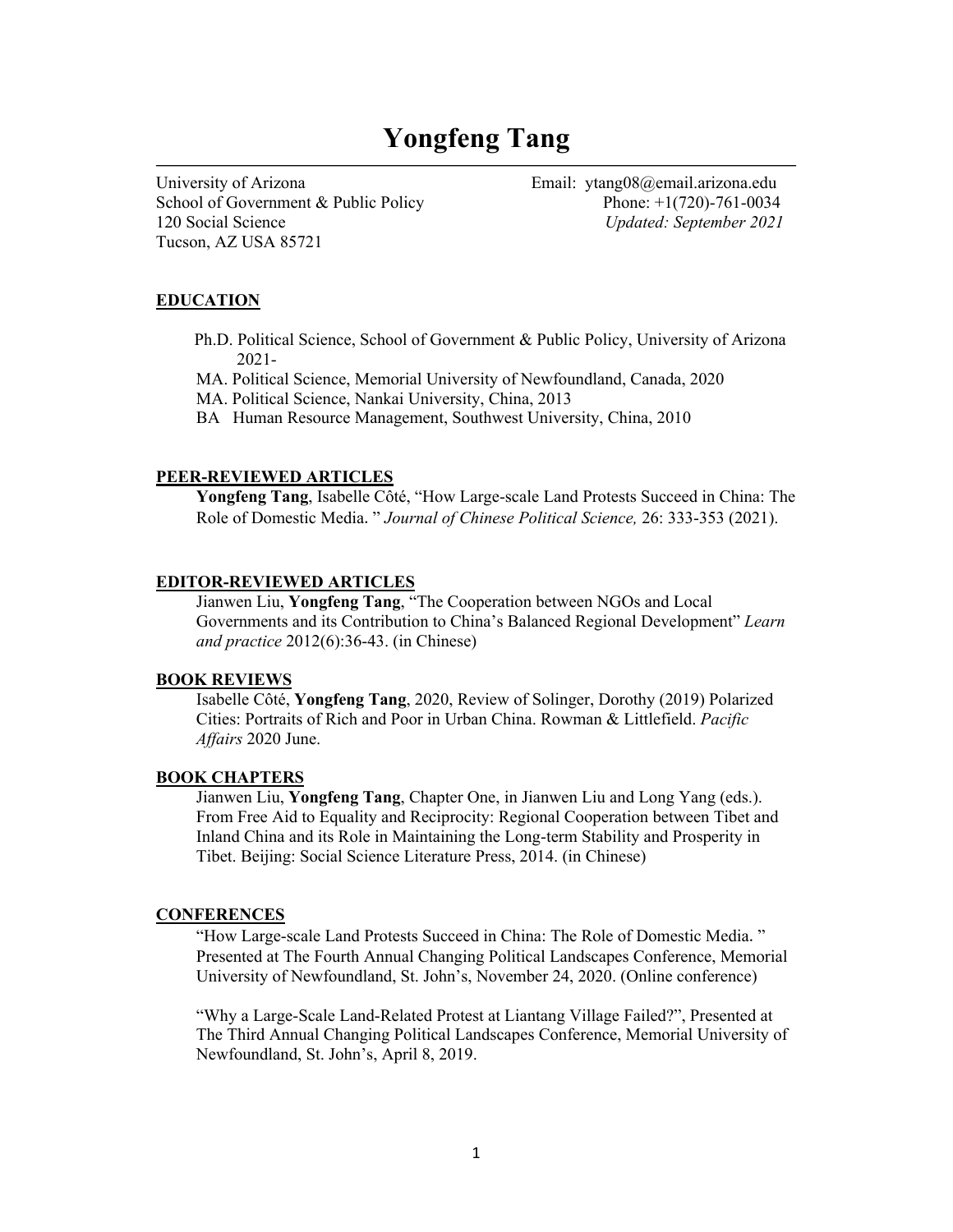"The Role of Non-Governmental Organizations in China's Balanced Regional Development" (*zhongguo quyu fazhan zhongde minjian zuzhi yu defang hezuo*), Presented at The First National Doctoral Seminar on Intergovernmental Relations and Regional Governance, Nankai University, Tianjin, November 24-25, 2011.

# **INVITED TALK**

"*Informal discussion on China's politics after 18th National Congress of the Communist Party of China*". December 2012. Tianjin University of Finance and Economics. Tianjin, China.

## **FIELD WORK**

 China: Tianjin Municipality, Yunnan province, Guangdong province (January-March 2019); Hebei province (August 2012).

# **SELECTED HONORS AND AWARDS**

## 2020/04

 Fieldwork funding, Department of Political Science, Memorial University, \$ 980, Canada

2019/09

 Graduate Research Award, Memorial University of Newfoundland, \$1775, Canada 2019/09

 Travel Grant, Memorial University of Newfoundland, \$250, Canada. 2018/09- 2019/08

Scholarship for the post-graduates of Memorial University of Newfoundland, \$10,000, Canada

#### 2017/09- 2018/08

Scholarship for the post-graduates of Memorial University of Newfoundland, \$6,000, Canada

## 2012/12

 National Scholarship for post-graduates, Ministry of Education of China\* \* the highest distinction for post-graduate students in China (2%); ¥20,000 2012/09-2013/07

Scholarship for the post-graduates of Nankai University,  $\overline{Y}$  13,000, China 2011/09-2012/07

Scholarship for the post-graduates of Nankai University,  $\overline{Y}$  13,000, China

# **TEACHING EXPERIENCE**

 POL 201: American National Government, Dr. Barbara Norrander, University of Arizona-Fall 2021 1000: Intro to Politics & Government, Dr. John Mitton, Memorial University of Newfoundland-Fall 2017 1000: Law, Democracy & Social Justice, Dr. James Baker, Memorial University of Newfoundland-Fall 2018